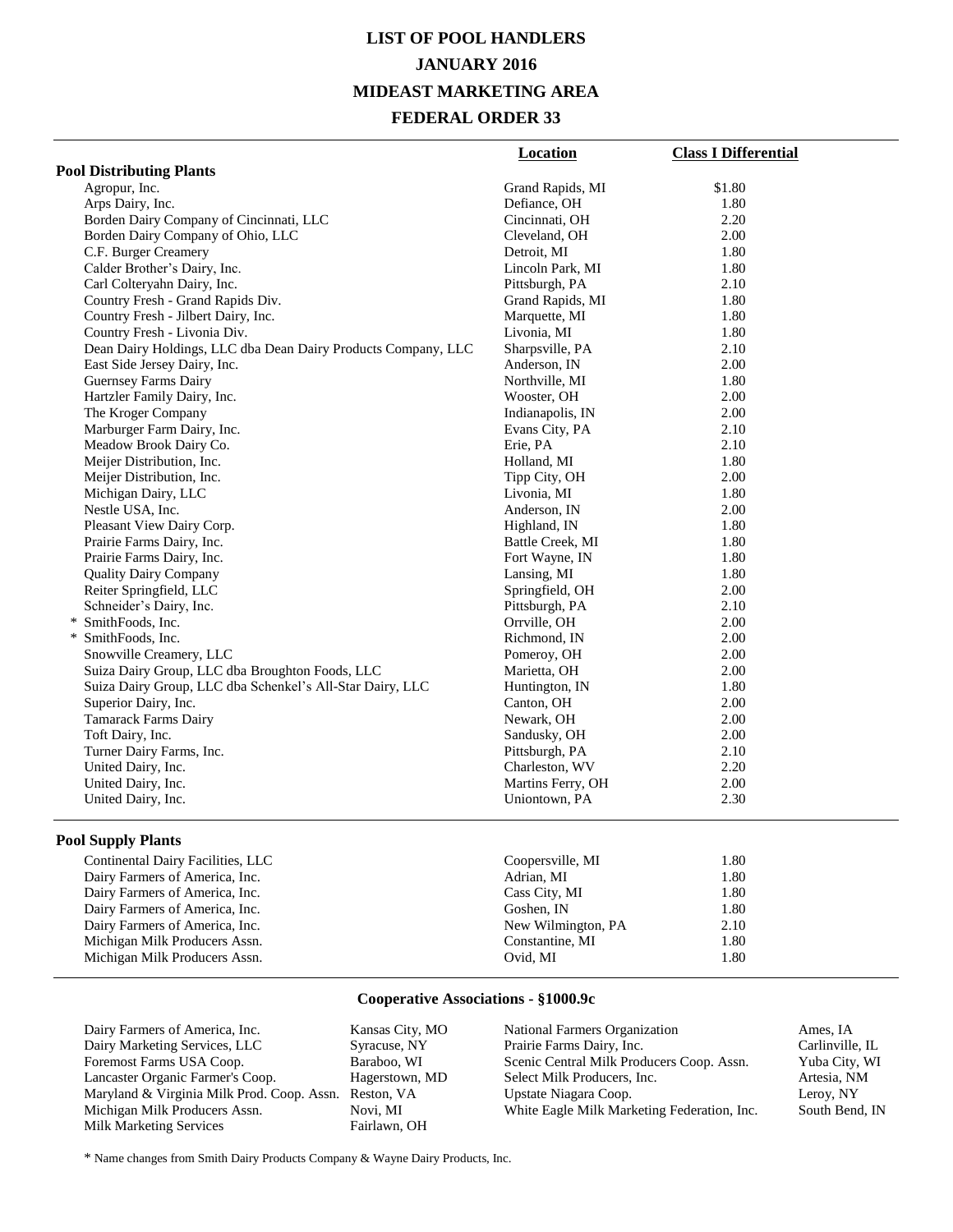## **LIST OF POOL HANDLERS FEBRUARY 2016 MIDEAST MARKETING AREA FEDERAL ORDER 33**

|                                                               | <b>Location</b>   | <b>Class I Differential</b> |
|---------------------------------------------------------------|-------------------|-----------------------------|
| <b>Pool Distributing Plants</b>                               |                   |                             |
| Agropur, Inc.                                                 | Grand Rapids, MI  | \$1.80                      |
| Arps Dairy, Inc.                                              | Defiance, OH      | 1.80                        |
| Borden Dairy Company of Cincinnati, LLC                       | Cincinnati, OH    | 2.20                        |
| Borden Dairy Company of Ohio, LLC                             | Cleveland, OH     | 2.00                        |
| Calder Brother's Dairy, Inc.                                  | Lincoln Park, MI  | 1.80                        |
| Carl Colteryahn Dairy, Inc.                                   | Pittsburgh, PA    | 2.10                        |
| Country Fresh - Grand Rapids Div.                             | Grand Rapids, MI  | 1.80                        |
| Country Fresh - Jilbert Dairy, Inc.                           | Marquette, MI     | 1.80                        |
| Country Fresh - Livonia Div.                                  | Livonia, MI       | 1.80                        |
| Dean Dairy Holdings, LLC dba Dean Dairy Products Company, LLC | Sharpsville, PA   | 2.10                        |
| East Side Jersey Dairy, Inc.                                  | Anderson, IN      | 2.00                        |
| Guernsey Farms Dairy                                          | Northville, MI    | 1.80                        |
| Hartzler Family Dairy, Inc.                                   | Wooster, OH       | 2.00                        |
| The Kroger Company                                            | Indianapolis, IN  | 2.00                        |
| Marburger Farm Dairy, Inc.                                    | Evans City, PA    | 2.10                        |
| Meadow Brook Dairy Co.                                        | Erie, PA          | 2.10                        |
| Meijer Distribution, Inc.                                     | Holland, MI       | 1.80                        |
| Meijer Distribution, Inc.                                     | Tipp City, OH     | 2.00                        |
| Michigan Dairy, LLC                                           | Livonia, MI       | 1.80                        |
| Nestle USA, Inc.                                              | Anderson, IN      | 2.00                        |
| Pleasant View Dairy Corp.                                     | Highland, IN      | 1.80                        |
| Prairie Farms Dairy, Inc.                                     | Battle Creek, MI  | 1.80                        |
| Prairie Farms Dairy, Inc.                                     | Fort Wayne, IN    | 1.80                        |
| <b>Ouality Dairy Company</b>                                  | Lansing, MI       | 1.80                        |
| Reiter Springfield, LLC                                       | Springfield, OH   | 2.00                        |
| Schneider's Dairy, Inc.                                       | Pittsburgh, PA    | 2.10                        |
| * SmithFoods, Inc.                                            | Orrville, OH      | 2.00                        |
| * SmithFoods, Inc.                                            | Richmond, IN      | 2.00                        |
| Snowville Creamery, LLC                                       | Pomeroy, OH       | 2.00                        |
| Suiza Dairy Group, LLC dba Broughton Foods, LLC               | Marietta, OH      | 2.00                        |
| Suiza Dairy Group, LLC dba Schenkel's All-Star Dairy, LLC     | Huntington, IN    | 1.80                        |
| Superior Dairy, Inc.                                          | Canton, OH        | 2.00                        |
| Tamarack Farms Dairy                                          | Newark, OH        | 2.00                        |
| Toft Dairy, Inc.                                              | Sandusky, OH      | 2.00                        |
| Turner Dairy Farms, Inc.                                      | Pittsburgh, PA    | 2.10                        |
| United Dairy, Inc.                                            | Charleston, WV    | 2.20                        |
| United Dairy, Inc.                                            | Martins Ferry, OH | 2.00                        |
| United Dairy, Inc.                                            | Uniontown, PA     | 2.30                        |

## **Pool Supply Plants**

| Continental Dairy Facilities, LLC | Coopersville, MI   | 1.80 |
|-----------------------------------|--------------------|------|
| Dairy Farmers of America, Inc.    | Adrian. MI         | 1.80 |
| Dairy Farmers of America, Inc.    | New Wilmington, PA | 2.10 |
| Michigan Milk Producers Assn.     | Constantine, MI    | 1.80 |
| Michigan Milk Producers Assn.     | Ovid. MI           | 1.80 |

### **Cooperative Associations - §1000.9c**

| Dairy Farmers of America, Inc.             | Kansas City, MO | National Farmers Organization               | Ames, IA        |
|--------------------------------------------|-----------------|---------------------------------------------|-----------------|
| Dairy Marketing Services, LLC              | Syracuse, NY    | Organic Valley/CROPP Cooperative            | LaFarge, WI     |
| Foremost Farms USA Coop.                   | Baraboo, WI     | Prairie Farms Dairy, Inc.                   | Carlinville, IL |
| Lancaster Organic Farmer's Coop.           | Hagerstown, MD  | Scenic Central Milk Producers Coop. Assn.   | Yuba City, WI   |
| Maryland & Virginia Milk Prod. Coop. Assn. | Reston, VA      | Select Milk Producers, Inc.                 | Artesia, NM     |
| Michigan Milk Producers Assn.              | Novi. MI        | Upstate Niagara Coop.                       | Leroy, NY       |
| <b>Milk Marketing Services</b>             | Fairlawn, OH    | White Eagle Milk Marketing Federation, Inc. | South Bend, IN  |
|                                            |                 |                                             |                 |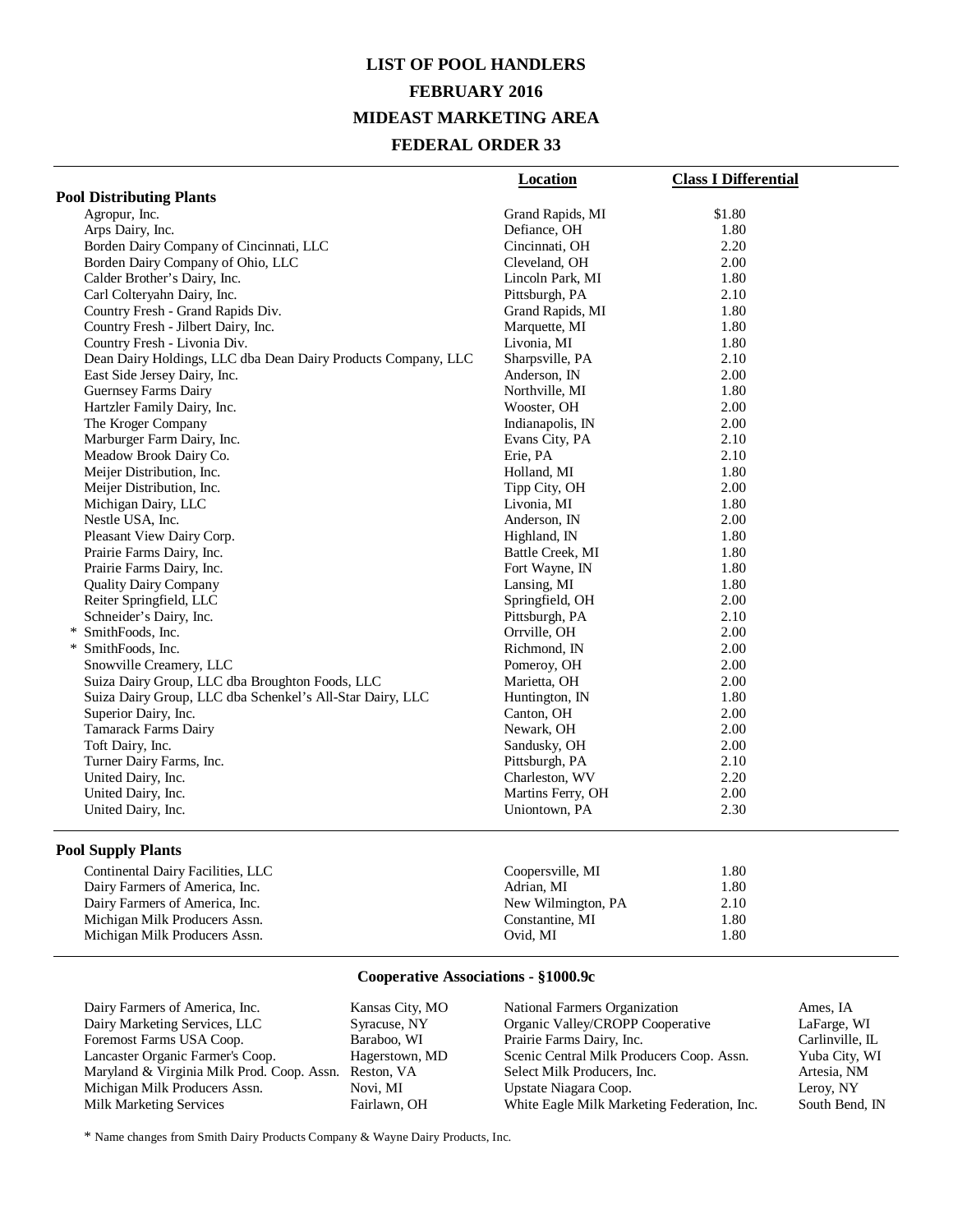## **LIST OF POOL HANDLERS MARCH 2016 MIDEAST MARKETING AREA FEDERAL ORDER 33**

|                                                               | Location          | <b>Class I Differential</b> |
|---------------------------------------------------------------|-------------------|-----------------------------|
| <b>Pool Distributing Plants</b>                               |                   |                             |
| Agropur, Inc.                                                 | Grand Rapids, MI  | \$1.80                      |
| Arps Dairy, Inc.                                              | Defiance, OH      | 1.80                        |
| Borden Dairy Company of Cincinnati, LLC                       | Cincinnati, OH    | 2.20                        |
| Borden Dairy Company of Ohio, LLC                             | Cleveland, OH     | 2.00                        |
| Calder Brother's Dairy, Inc.                                  | Lincoln Park, MI  | 1.80                        |
| Carl Colteryahn Dairy, Inc.                                   | Pittsburgh, PA    | 2.10                        |
| Country Fresh - Grand Rapids Div.                             | Grand Rapids, MI  | 1.80                        |
| Country Fresh - Jilbert Dairy, Inc.                           | Marquette, MI     | 1.80                        |
| Country Fresh - Livonia Div.                                  | Livonia, MI       | 1.80                        |
| Dean Dairy Holdings, LLC dba Dean Dairy Products Company, LLC | Sharpsville, PA   | 2.10                        |
| East Side Jersey Dairy, Inc.                                  | Anderson, IN      | 2.00                        |
| Guernsey Farms Dairy                                          | Northville, MI    | 1.80                        |
| Hartzler Family Dairy, Inc.                                   | Wooster, OH       | 2.00                        |
| The Kroger Company                                            | Indianapolis, IN  | 2.00                        |
| Marburger Farm Dairy, Inc.                                    | Evans City, PA    | 2.10                        |
| Meadow Brook Dairy Co.                                        | Erie, PA          | 2.10                        |
| Meijer Distribution, Inc.                                     | Holland, MI       | 1.80                        |
| Meijer Distribution, Inc.                                     | Tipp City, OH     | 2.00                        |
| Michigan Dairy, LLC                                           | Livonia, MI       | 1.80                        |
| Nestle USA, Inc.                                              | Anderson, IN      | 2.00                        |
| Pleasant View Dairy Corp.                                     | Highland, IN      | 1.80                        |
| Prairie Farms Dairy, Inc.                                     | Battle Creek, MI  | 1.80                        |
| Prairie Farms Dairy, Inc.                                     | Fort Wayne, IN    | 1.80                        |
| <b>Quality Dairy Company</b>                                  | Lansing, MI       | 1.80                        |
| Reiter Springfield, LLC                                       | Springfield, OH   | 2.00                        |
| Schneider's Dairy, Inc.                                       | Pittsburgh, PA    | 2.10                        |
| * SmithFoods, Inc.                                            | Orrville, OH      | 2.00                        |
| * SmithFoods, Inc.                                            | Richmond, IN      | 2.00                        |
| Snowville Creamery, LLC                                       | Pomeroy, OH       | 2.00                        |
| Suiza Dairy Group, LLC dba Broughton Foods, LLC               | Marietta, OH      | 2.00                        |
| Suiza Dairy Group, LLC dba Schenkel's All-Star Dairy, LLC     | Huntington, IN    | 1.80                        |
| Superior Dairy, Inc.                                          | Canton, OH        | 2.00                        |
| Tamarack Farms Dairy                                          | Newark, OH        | 2.00                        |
| Toft Dairy, Inc.                                              | Sandusky, OH      | 2.00                        |
| Turner Dairy Farms, Inc.                                      | Pittsburgh, PA    | 2.10                        |
| United Dairy, Inc.                                            | Charleston, WV    | 2.20                        |
| United Dairy, Inc.                                            | Martins Ferry, OH | 2.00                        |
| United Dairy, Inc.                                            | Uniontown, PA     | 2.30                        |

#### **Pool Supply Plants**

| Continental Dairy Facilities, LLC | Coopersville, MI   | 1.80 |
|-----------------------------------|--------------------|------|
| Dairy Farmers of America, Inc.    | Adrian, MI         | 1.80 |
| Dairy Farmers of America, Inc.    | Cass City, MI      | 1.80 |
| Dairy Farmers of America, Inc.    | Goshen. IN         | 1.80 |
| Dairy Farmers of America, Inc.    | New Wilmington, PA | 2.10 |
| Michigan Milk Producers Assn.     | Constantine, MI    | 1.80 |
| Michigan Milk Producers Assn.     | Ovid, MI           | 1.80 |
|                                   |                    |      |

### **Cooperative Associations - §1000.9c**

Dairy Farmers of America, Inc.<br>
Dairy Marketing Services, LLC<br>
Syracuse, NY Dairy Marketing Services, LLC Syracuse, NY Foremost Farms USA Coop. Lancaster Organic Farmer's Coop. Hagerstown, MD<br>Maryland & Virginia Milk Prod. Coop. Assn. Reston, VA Maryland & Virginia Milk Prod. Coop. Assn. Reston, V<br>Michigan Milk Producers Assn. Novi, MI Michigan Milk Producers Assn. Novi, MI<br>
Milk Marketing Services Fairlawn, OH Milk Marketing Services

National Farmers Organization Ames, IA<br>
Prairie Farms Dairy, Inc. Carlinville, IL Prairie Farms Dairy, Inc. Carlinville, IL<br>Scenic Central Milk Producers Coop. Assn. Yuba City, WI Scenic Central Milk Producers Coop. Assn. Select Milk Producers, Inc. Artesia, NM Upstate Niagara Coop. <br>
White Eagle Milk Marketing Federation, Inc. South Bend, IN White Eagle Milk Marketing Federation, Inc.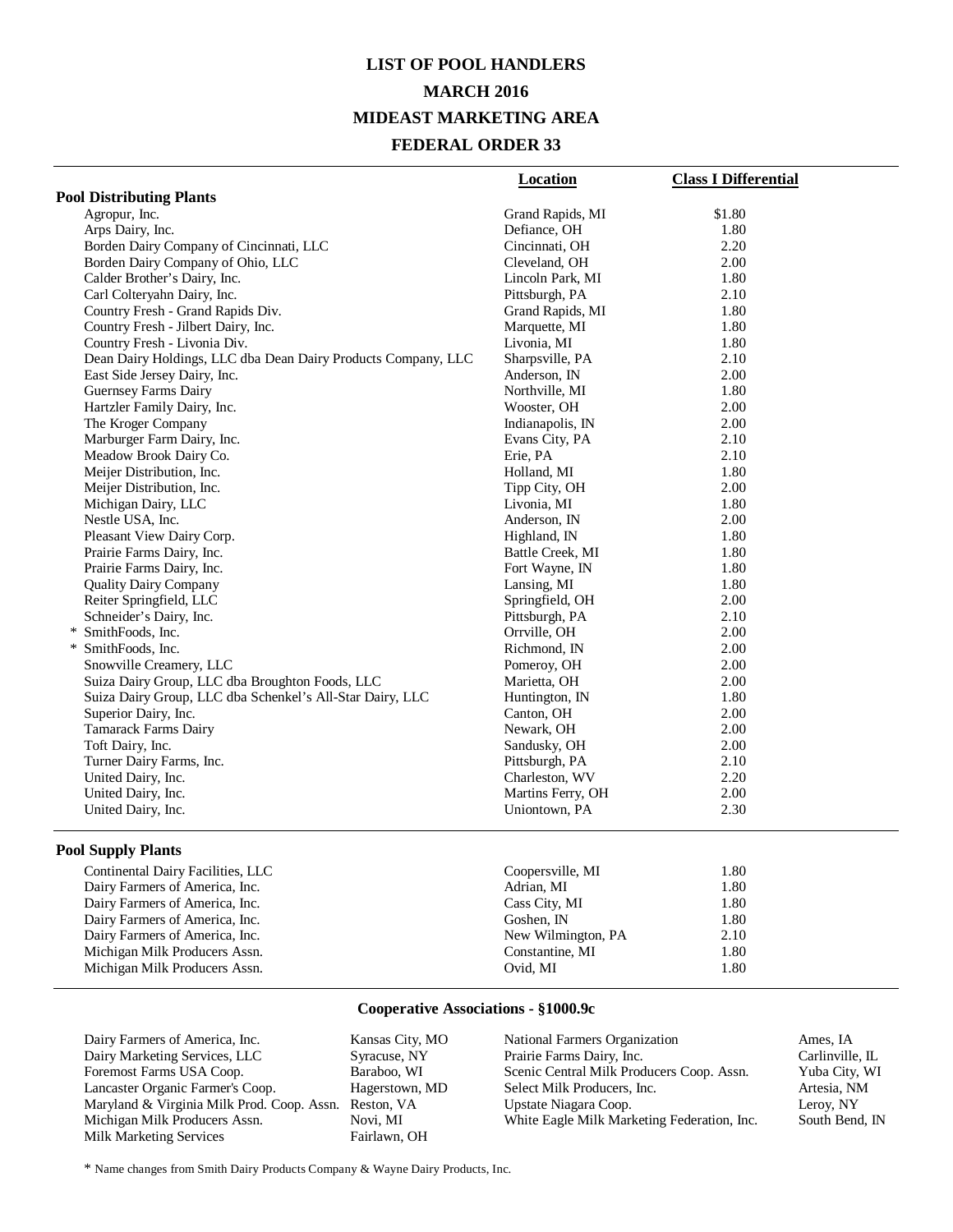## **LIST OF POOL HANDLERS APRIL 2016 MIDEAST MARKETING AREA FEDERAL ORDER 33**

|                                                               | <b>Location</b>   | <b>Class I Differential</b> |
|---------------------------------------------------------------|-------------------|-----------------------------|
| <b>Pool Distributing Plants</b>                               |                   |                             |
| Agropur, Inc.                                                 | Grand Rapids, MI  | \$1.80                      |
| Arps Dairy, Inc.                                              | Defiance, OH      | 1.80                        |
| Borden Dairy Company of Cincinnati, LLC                       | Cincinnati, OH    | 2.20                        |
| Borden Dairy Company of Ohio, LLC                             | Cleveland, OH     | 2.00                        |
| Calder Brother's Dairy, Inc.                                  | Lincoln Park, MI  | 1.80                        |
| Carl Colteryahn Dairy, Inc.                                   | Pittsburgh, PA    | 2.10                        |
| Country Fresh - Grand Rapids Div.                             | Grand Rapids, MI  | 1.80                        |
| Country Fresh - Jilbert Dairy, Inc.                           | Marquette, MI     | 1.80                        |
| Country Fresh - Livonia Div.                                  | Livonia, MI       | 1.80                        |
| Dean Dairy Holdings, LLC dba Dean Dairy Products Company, LLC | Sharpsville, PA   | 2.10                        |
| East Side Jersey Dairy, Inc.                                  | Anderson, IN      | 2.00                        |
| <b>Guernsey Farms Dairy</b>                                   | Northville, MI    | 1.80                        |
| Hartzler Family Dairy, Inc.                                   | Wooster, OH       | 2.00                        |
| The Kroger Company                                            | Indianapolis, IN  | 2.00                        |
| Marburger Farm Dairy, Inc.                                    | Evans City, PA    | 2.10                        |
| Meadow Brook Dairy Co.                                        | Erie, PA          | 2.10                        |
| Meijer Distribution, Inc.                                     | Holland, MI       | 1.80                        |
| Meijer Distribution, Inc.                                     | Tipp City, OH     | 2.00                        |
| Michigan Dairy, LLC                                           | Livonia, MI       | 1.80                        |
| Nestle USA, Inc.                                              | Anderson, IN      | 2.00                        |
| Pleasant View Dairy Corp.                                     | Highland, IN      | 1.80                        |
| Prairie Farms Dairy, Inc.                                     | Battle Creek, MI  | 1.80                        |
| Prairie Farms Dairy, Inc.                                     | Fort Wayne, IN    | 1.80                        |
| <b>Quality Dairy Company</b>                                  | Lansing, MI       | 1.80                        |
| Reiter Springfield, LLC                                       | Springfield, OH   | 2.00                        |
| Schneider's Dairy, Inc.                                       | Pittsburgh, PA    | 2.10                        |
| * SmithFoods, Inc.                                            | Orrville, OH      | 2.00                        |
| * SmithFoods, Inc.                                            | Richmond, IN      | 2.00                        |
| Snowville Creamery, LLC                                       | Pomeroy, OH       | 2.00                        |
| Suiza Dairy Group, LLC dba Broughton Foods, LLC               | Marietta, OH      | 2.00                        |
| Suiza Dairy Group, LLC dba Schenkel's All-Star Dairy, LLC     | Huntington, IN    | 1.80                        |
| Superior Dairy, Inc.                                          | Canton, OH        | 2.00                        |
| Tamarack Farms Dairy                                          | Newark, OH        | 2.00                        |
| Toft Dairy, Inc.                                              | Sandusky, OH      | 2.00                        |
| Turner Dairy Farms, Inc.                                      | Pittsburgh, PA    | 2.10                        |
| United Dairy, Inc.                                            | Charleston, WV    | 2.20                        |
| United Dairy, Inc.                                            | Martins Ferry, OH | 2.00                        |
| United Dairy, Inc.                                            | Uniontown, PA     | 2.30                        |
|                                                               |                   |                             |

#### **Pool Supply Plants**

#### **Cooperative Associations - §1000.9c**

| Dairy Farmers of America, Inc.             | Kansas City, MO | National Farmers Organization               | Ames. IA        |
|--------------------------------------------|-----------------|---------------------------------------------|-----------------|
| Dairy Marketing Services, LLC              | Syracuse, NY    | Organic Valley / CROPP Cooperative          | LaFarge, WI     |
| Foremost Farms USA Coop.                   | Baraboo, WI     | Prairie Farms Dairy, Inc.                   | Carlinville, IL |
| Lancaster Organic Farmer's Coop.           | Hagerstown, MD  | Scenic Central Milk Producers Coop. Assn.   | Yuba City, WI   |
| Maryland & Virginia Milk Prod. Coop. Assn. | Reston, VA      | Select Milk Producers, Inc.                 | Artesia, NM     |
| Michigan Milk Producers Assn.              | Novi. MI        | Upstate Niagara Coop.                       | Leroy, NY       |
| <b>Milk Marketing Services</b>             | Fairlawn, OH    | White Eagle Milk Marketing Federation, Inc. | South Bend, IN  |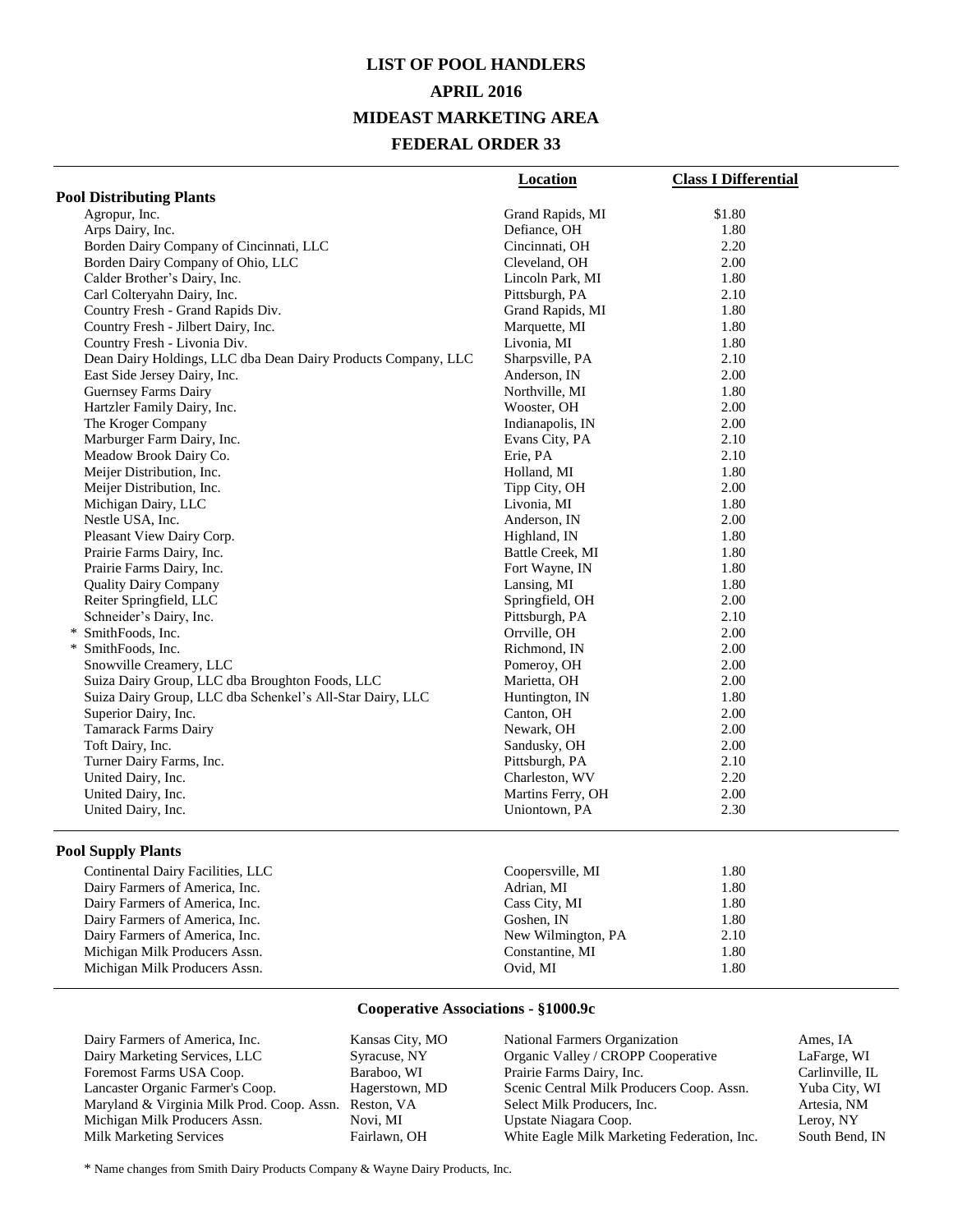## **LIST OF POOL HANDLERS MAY 2016 MIDEAST MARKETING AREA FEDERAL ORDER 33**

|                                                               | <b>Location</b>   | <b>Class I Differential</b> |
|---------------------------------------------------------------|-------------------|-----------------------------|
| <b>Pool Distributing Plants</b>                               |                   |                             |
| Agropur, Inc.                                                 | Grand Rapids, MI  | \$1.80                      |
| Arps Dairy, Inc.                                              | Defiance, OH      | 1.80                        |
| Borden Dairy Company of Cincinnati, LLC                       | Cincinnati, OH    | 2.20                        |
| Borden Dairy Company of Ohio, LLC                             | Cleveland, OH     | 2.00                        |
| Calder Brother's Dairy, Inc.                                  | Lincoln Park, MI  | 1.80                        |
| Carl Colteryahn Dairy, Inc.                                   | Pittsburgh, PA    | 2.10                        |
| Country Fresh - Grand Rapids Div.                             | Grand Rapids, MI  | 1.80                        |
| Country Fresh - Jilbert Dairy, Inc.                           | Marquette, MI     | 1.80                        |
| Country Fresh - Livonia Div.                                  | Livonia, MI       | 1.80                        |
| Dean Dairy Holdings, LLC dba Dean Dairy Products Company, LLC | Sharpsville, PA   | 2.10                        |
| East Side Jersey Dairy, Inc.                                  | Anderson, IN      | 2.00                        |
| Fairlife, LLC                                                 | Coopersville, MI  | 1.80                        |
| Guernsey Farms Dairy                                          | Northville, MI    | 1.80                        |
| Hartzler Family Dairy, Inc.                                   | Wooster, OH       | 2.00                        |
| The Kroger Company                                            | Indianapolis, IN  | 2.00                        |
| Marburger Farm Dairy, Inc.                                    | Evans City, PA    | 2.10                        |
| Meadow Brook Dairy Co.                                        | Erie, PA          | 2.10                        |
| Meijer Distribution, Inc.                                     | Holland, MI       | 1.80                        |
| Meijer Distribution, Inc.                                     | Tipp City, OH     | 2.00                        |
| Michigan Dairy, LLC                                           | Livonia, MI       | 1.80                        |
| Nestle USA, Inc.                                              | Anderson, IN      | 2.00                        |
| Pleasant View Dairy Corp.                                     | Highland, IN      | 1.80                        |
| Prairie Farms Dairy, Inc.                                     | Battle Creek, MI  | 1.80                        |
| Prairie Farms Dairy, Inc.                                     | Fort Wayne, IN    | 1.80                        |
| <b>Quality Dairy Company</b>                                  | Lansing, MI       | 1.80                        |
| Reiter Springfield, LLC                                       | Springfield, OH   | 2.00                        |
| Schneider's Dairy, Inc.                                       | Pittsburgh, PA    | 2.10                        |
| * SmithFoods, Inc.                                            | Orrville, OH      | 2.00                        |
| * SmithFoods, Inc.                                            | Richmond, IN      | 2.00                        |
| Snowville Creamery, LLC                                       | Pomeroy, OH       | 2.00                        |
| Suiza Dairy Group, LLC dba Broughton Foods, LLC               | Marietta, OH      | 2.00                        |
| Suiza Dairy Group, LLC dba Schenkel's All-Star Dairy, LLC     | Huntington, IN    | 1.80                        |
| Superior Dairy, Inc.                                          | Canton, OH        | 2.00                        |
| <b>Tamarack Farms Dairy</b>                                   | Newark, OH        | 2.00                        |
| Toft Dairy, Inc.                                              | Sandusky, OH      | 2.00                        |
| Turner Dairy Farms, Inc.                                      | Pittsburgh, PA    | 2.10                        |
| United Dairy, Inc.                                            | Charleston, WV    | 2.20                        |
| United Dairy, Inc.                                            | Martins Ferry, OH | 2.00                        |
| United Dairy, Inc.                                            | Uniontown, PA     | 2.30                        |
|                                                               |                   |                             |

#### **Pool Supply Plants**

| Continental Dairy Facilities, LLC | Coopersville, MI   | 1.80 |
|-----------------------------------|--------------------|------|
| Dairy Farmers of America, Inc.    | Adrian, MI         | 1.80 |
| Dairy Farmers of America, Inc.    | Cass City, MI      | 1.80 |
| Dairy Farmers of America, Inc.    | Goshen, IN         | 1.80 |
| Dairy Farmers of America, Inc.    | New Wilmington, PA | 2.10 |
| Michigan Milk Producers Assn.     | Constantine, MI    | 1.80 |
| Michigan Milk Producers Assn.     | Ovid. MI           | 1.80 |
|                                   |                    |      |

#### **Cooperative Associations - §1000.9c**

Dairy Farmers of America, Inc.<br>
Dairy Marketing Services, LLC<br>
Syracuse, NY Dairy Marketing Services, LLC Foremost Farms USA Coop. Baraboo, WI Lancaster Organic Farmer's Coop. Hagerstown, MD Maryland & Virginia Milk Prod. Coop. Assn. Reston, VA Michigan Milk Producers Assn. Novi, MI<br>Milk Marketing Services Fairlawn, OH Milk Marketing Services

National Farmers Organization Ames, IA<br>
Prairie Farms Dairy, Inc. Carlinville, IL Prairie Farms Dairy, Inc. Scenic Central Milk Producers Coop. Assn. Yuba City, WI Select Milk Producers, Inc. Artesia, NM Upstate Niagara Coop. <br>
White Eagle Milk Marketing Federation, Inc. South Bend, IN White Eagle Milk Marketing Federation, Inc.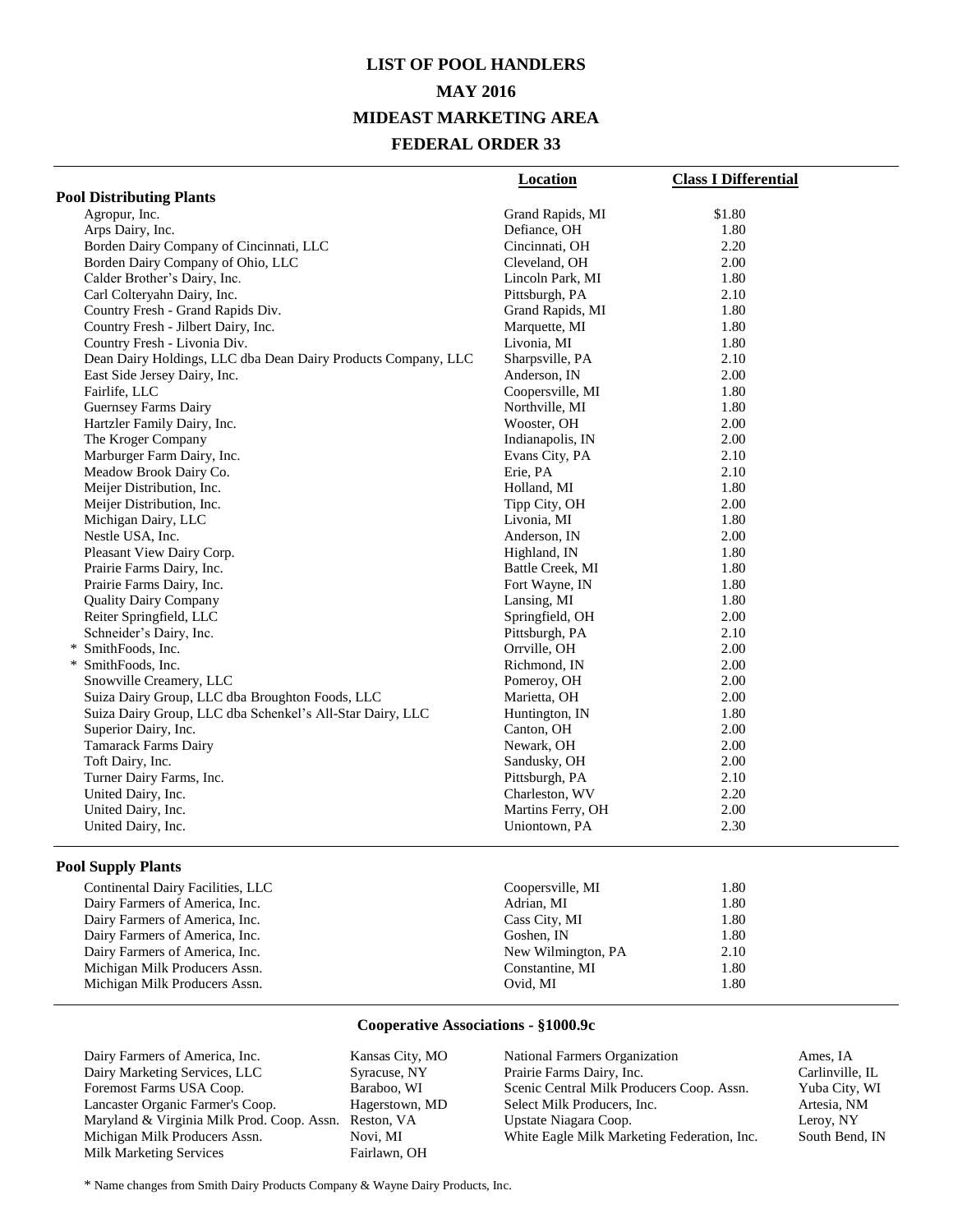# **LIST OF POOL HANDLERS JUNE 2016 MIDEAST MARKETING AREA FEDERAL ORDER 33**

|                                                               | Location          | <b>Class I Differential</b> |
|---------------------------------------------------------------|-------------------|-----------------------------|
| <b>Pool Distributing Plants</b>                               |                   |                             |
| Agropur, Inc.                                                 | Grand Rapids, MI  | \$1.80                      |
| Arps Dairy, Inc.                                              | Defiance, OH      | 1.80                        |
| Borden Dairy Company of Cincinnati, LLC                       | Cincinnati, OH    | 2.20                        |
| Borden Dairy Company of Ohio, LLC                             | Cleveland, OH     | 2.00                        |
| Calder Brother's Dairy, Inc.                                  | Lincoln Park, MI  | 1.80                        |
| Carl Colteryahn Dairy, Inc.                                   | Pittsburgh, PA    | 2.10                        |
| Country Fresh - Grand Rapids Div.                             | Grand Rapids, MI  | 1.80                        |
| Country Fresh - Jilbert Dairy, Inc.                           | Marquette, MI     | 1.80                        |
| Country Fresh - Livonia Div.                                  | Livonia, MI       | 1.80                        |
| Dean Dairy Holdings, LLC dba Dean Dairy Products Company, LLC | Sharpsville, PA   | 2.10                        |
| East Side Jersey Dairy, Inc.                                  | Anderson, IN      | 2.00                        |
| Guernsey Farms Dairy                                          | Northville, MI    | 1.80                        |
| Hartzler Family Dairy, Inc.                                   | Wooster, OH       | 2.00                        |
| The Kroger Company                                            | Indianapolis, IN  | 2.00                        |
| Marburger Farm Dairy, Inc.                                    | Evans City, PA    | 2.10                        |
| Meadow Brook Dairy Co.                                        | Erie, PA          | 2.10                        |
| Meijer Distribution, Inc.                                     | Holland, MI       | 1.80                        |
| Meijer Distribution, Inc.                                     | Tipp City, OH     | 2.00                        |
| Michigan Dairy, LLC                                           | Livonia, MI       | 1.80                        |
| Nestle USA, Inc.                                              | Anderson, IN      | 2.00                        |
| Pleasant View Dairy Corp.                                     | Highland, IN      | 1.80                        |
| Prairie Farms Dairy, Inc.                                     | Battle Creek, MI  | 1.80                        |
| Prairie Farms Dairy, Inc.                                     | Fort Wayne, IN    | 1.80                        |
| <b>Ouality Dairy Company</b>                                  | Lansing, MI       | 1.80                        |
| Reiter Springfield, LLC                                       | Springfield, OH   | 2.00                        |
| Schneider's Dairy, Inc.                                       | Pittsburgh, PA    | 2.10                        |
| * SmithFoods, Inc.                                            | Orrville, OH      | 2.00                        |
| * SmithFoods, Inc.                                            | Richmond, IN      | 2.00                        |
| Snowville Creamery, LLC                                       | Pomeroy, OH       | 2.00                        |
| Suiza Dairy Group, LLC dba Broughton Foods, LLC               | Marietta, OH      | 2.00                        |
| Suiza Dairy Group, LLC dba Schenkel's All-Star Dairy, LLC     | Huntington, IN    | 1.80                        |
| Superior Dairy, Inc.                                          | Canton, OH        | 2.00                        |
| <b>Tamarack Farms Dairy</b>                                   | Newark, OH        | 2.00                        |
| Toft Dairy, Inc.                                              | Sandusky, OH      | 2.00                        |
| Turner Dairy Farms, Inc.                                      | Pittsburgh, PA    | 2.10                        |
| United Dairy, Inc.                                            | Charleston, WV    | 2.20                        |
| United Dairy, Inc.                                            | Martins Ferry, OH | 2.00                        |
| United Dairy, Inc.                                            | Uniontown, PA     | 2.30                        |
|                                                               |                   |                             |

### **Pool Supply Plants**

| Dairy Farmers of America, Inc. | Adrian. MI         | l.80 |
|--------------------------------|--------------------|------|
| Dairy Farmers of America, Inc. | New Wilmington, PA | 2.10 |
| Michigan Milk Producers Assn.  | Ovid. MI           | l.80 |

### **Cooperative Associations - §1000.9c**

| Dairy Farmers of America, Inc.             | Kansas City, MO | National Farmers Organization               | Ames, IA        |
|--------------------------------------------|-----------------|---------------------------------------------|-----------------|
| Dairy Marketing Services, LLC              | Syracuse, NY    | Prairie Farms Dairy, Inc.                   | Carlinville, IL |
| Foremost Farms USA Coop.                   | Baraboo, WI     | Scenic Central Milk Producers Coop. Assn.   | Yuba City, WI   |
| Lancaster Organic Farmer's Coop.           | Hagerstown, MD  | Select Milk Producers, Inc.                 | Artesia, NM     |
| Maryland & Virginia Milk Prod. Coop. Assn. | Reston, VA      | Upstate Niagara Coop.                       | Leroy, NY       |
| Michigan Milk Producers Assn.              | Novi. MI        | White Eagle Milk Marketing Federation, Inc. | South Bend, IN  |
| <b>Milk Marketing Services</b>             | Fairlawn, OH    |                                             |                 |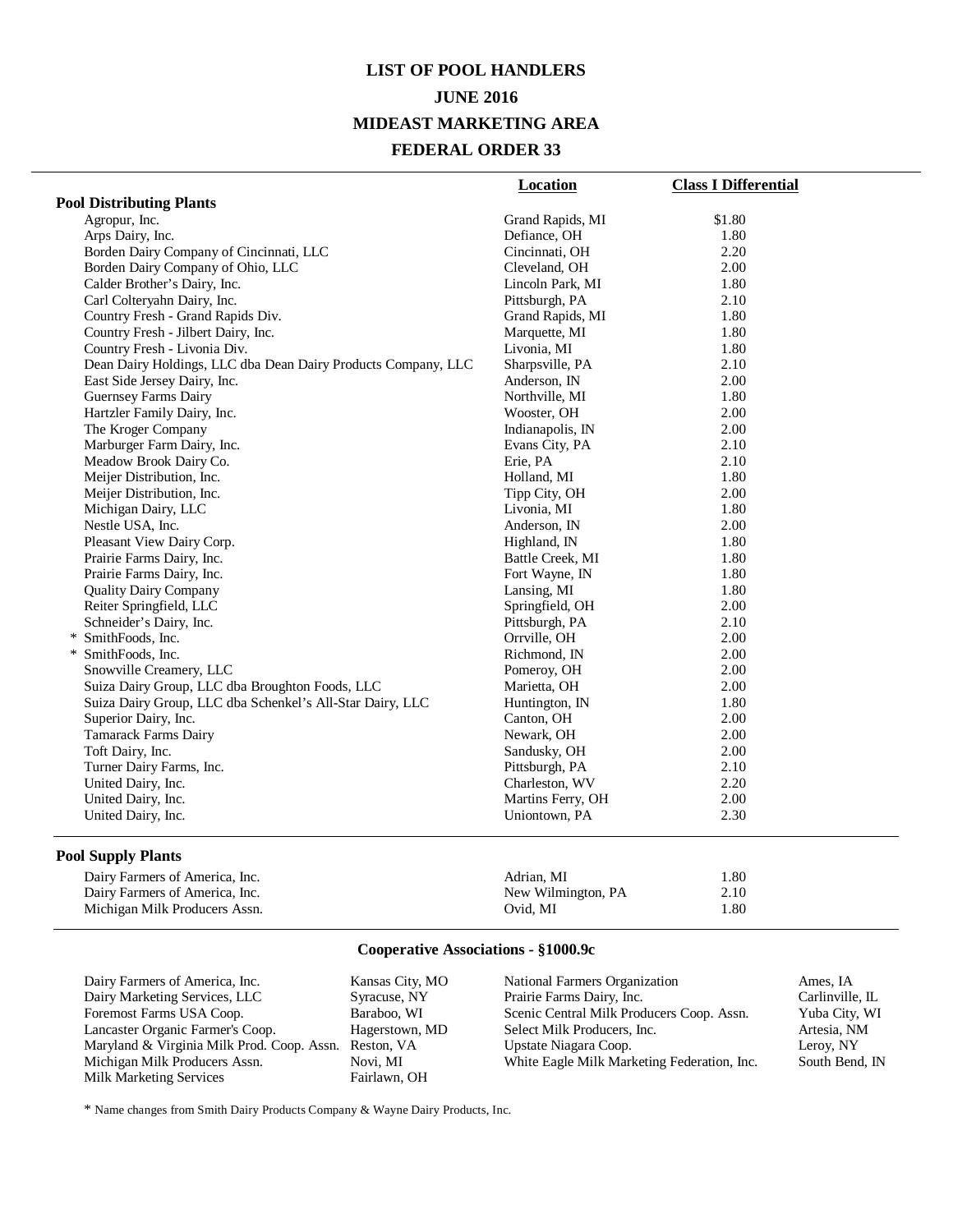# **LIST OF POOL HANDLERS JULY 2016 MIDEAST MARKETING AREA FEDERAL ORDER 33**

|                                                               | Location          | <b>Class I Differential</b> |
|---------------------------------------------------------------|-------------------|-----------------------------|
| <b>Pool Distributing Plants</b>                               |                   |                             |
| Agropur, Inc.                                                 | Grand Rapids, MI  | \$1.80                      |
| Arps Dairy, Inc.                                              | Defiance, OH      | 1.80                        |
| Borden Dairy Company of Cincinnati, LLC                       | Cincinnati, OH    | 2.20                        |
| Borden Dairy Company of Ohio, LLC                             | Cleveland, OH     | 2.00                        |
| Calder Brother's Dairy, Inc.                                  | Lincoln Park, MI  | 1.80                        |
| Carl Colteryahn Dairy, Inc.                                   | Pittsburgh, PA    | 2.10                        |
| Country Fresh - Grand Rapids Div.                             | Grand Rapids, MI  | 1.80                        |
| Country Fresh - Jilbert Dairy, Inc.                           | Marquette, MI     | 1.80                        |
| Country Fresh - Livonia Div.                                  | Livonia, MI       | 1.80                        |
| Dean Dairy Holdings, LLC dba Dean Dairy Products Company, LLC | Sharpsville, PA   | 2.10                        |
| East Side Jersey Dairy, Inc.                                  | Anderson, IN      | 2.00                        |
| Guernsey Farms Dairy                                          | Northville, MI    | 1.80                        |
| Hartzler Family Dairy, Inc.                                   | Wooster, OH       | 2.00                        |
| The Kroger Company                                            | Indianapolis, IN  | 2.00                        |
| Marburger Farm Dairy, Inc.                                    | Evans City, PA    | 2.10                        |
| Meadow Brook Dairy Co.                                        | Erie, PA          | 2.10                        |
| Meijer Distribution, Inc.                                     | Holland, MI       | 1.80                        |
| Meijer Distribution, Inc.                                     | Tipp City, OH     | 2.00                        |
| Michigan Dairy, LLC                                           | Livonia, MI       | 1.80                        |
| Nestle USA, Inc.                                              | Anderson, IN      | 2.00                        |
| Pleasant View Dairy Corp.                                     | Highland, IN      | 1.80                        |
| Prairie Farms Dairy, Inc.                                     | Battle Creek, MI  | 1.80                        |
| Prairie Farms Dairy, Inc.                                     | Fort Wayne, IN    | 1.80                        |
| <b>Ouality Dairy Company</b>                                  | Lansing, MI       | 1.80                        |
| Reiter Springfield, LLC                                       | Springfield, OH   | 2.00                        |
| Schneider's Dairy, Inc.                                       | Pittsburgh, PA    | 2.10                        |
| * SmithFoods, Inc.                                            | Orrville, OH      | 2.00                        |
| * SmithFoods, Inc.                                            | Richmond, IN      | 2.00                        |
| Snowville Creamery, LLC                                       | Pomeroy, OH       | 2.00                        |
| Suiza Dairy Group, LLC dba Broughton Foods, LLC               | Marietta, OH      | 2.00                        |
| Suiza Dairy Group, LLC dba Schenkel's All-Star Dairy, LLC     | Huntington, IN    | 1.80                        |
| Superior Dairy, Inc.                                          | Canton, OH        | 2.00                        |
| Tamarack Farms Dairy                                          | Newark, OH        | 2.00                        |
| Toft Dairy, Inc.                                              | Sandusky, OH      | 2.00                        |
| Turner Dairy Farms, Inc.                                      | Pittsburgh, PA    | 2.10                        |
| United Dairy, Inc.                                            | Charleston, WV    | 2.20                        |
| United Dairy, Inc.                                            | Martins Ferry, OH | 2.00                        |
| United Dairy, Inc.                                            | Uniontown, PA     | 2.30                        |
|                                                               |                   |                             |

### **Pool Supply Plants**

| Coopersville, MI   | 1.80 |  |
|--------------------|------|--|
| Adrian, MI         | 1.80 |  |
| New Wilmington, PA | 2.10 |  |
| Constantine, MI    | 1.80 |  |
| Ovid. MI           | 1.80 |  |
|                    |      |  |

## **Cooperative Associations - §1000.9c**

| Dairy Farmers of America, Inc.             | Kansas City, MO | National Farmers Organization               | Ames, IA        |
|--------------------------------------------|-----------------|---------------------------------------------|-----------------|
| Dairy Marketing Services, LLC              | Syracuse, NY    | Organic Valley/CROPP Cooperative            | LaFarge, WI     |
| Foremost Farms USA Coop.                   | Baraboo, WI     | Prairie Farms Dairy, Inc.                   | Carlinville, IL |
| Lancaster Organic Farmer's Coop.           | Hagerstown, MD  | Scenic Central Milk Producers Coop. Assn.   | Yuba City, WI   |
| Maryland & Virginia Milk Prod. Coop. Assn. | Reston, VA      | Select Milk Producers, Inc.                 | Artesia, NM     |
| Michigan Milk Producers Assn.              | Novi. MI        | Upstate Niagara Coop.                       | Leroy, NY       |
| Milk Marketing Services                    | Fairlawn, OH    | White Eagle Milk Marketing Federation, Inc. | South Bend, IN  |
|                                            |                 |                                             |                 |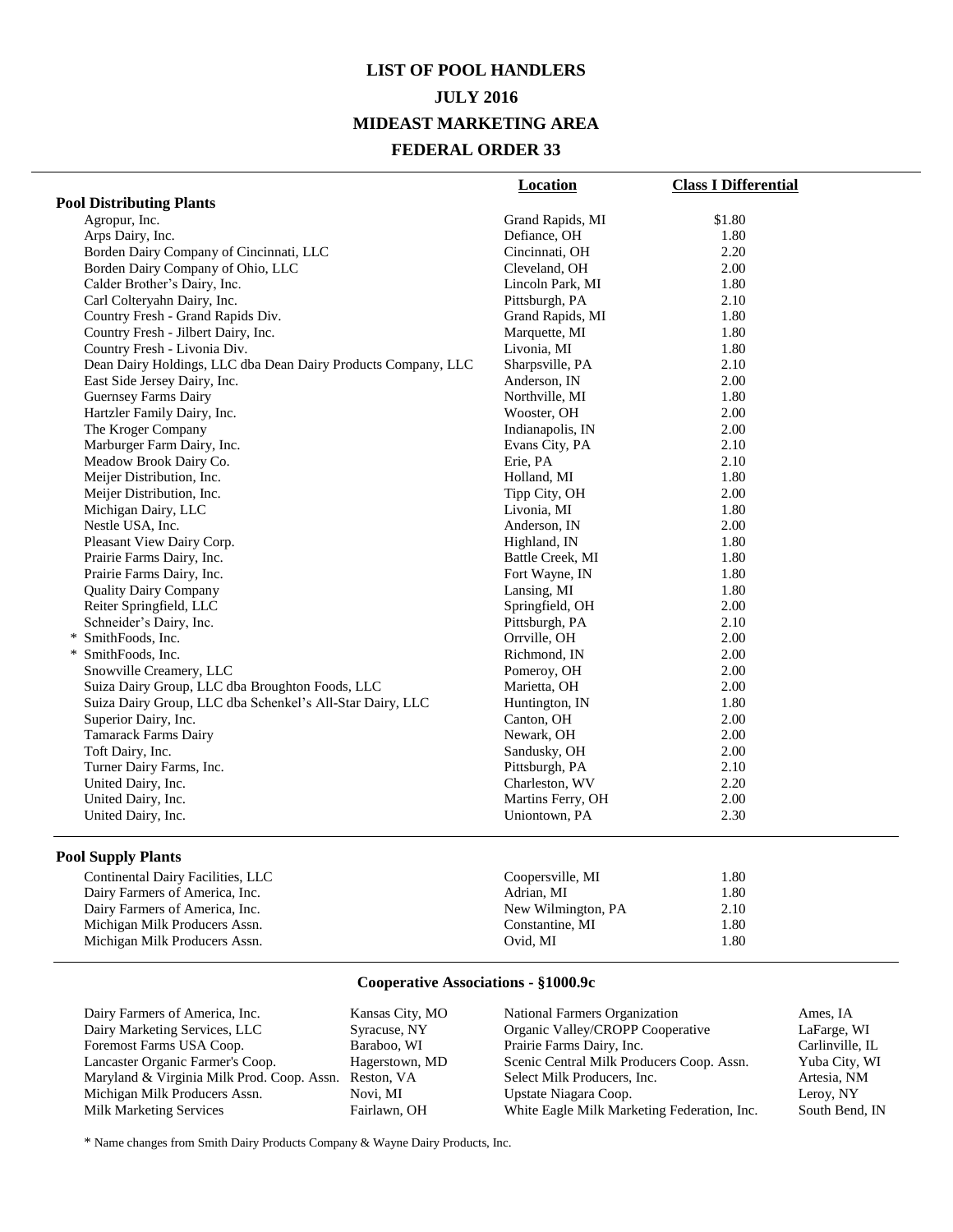# **LIST OF POOL HANDLERS AUGUST 2016 MIDEAST MARKETING AREA FEDERAL ORDER 33**

|                                                               | Location          | <b>Class I Differential</b> |
|---------------------------------------------------------------|-------------------|-----------------------------|
| <b>Pool Distributing Plants</b>                               |                   |                             |
| Agropur, Inc.                                                 | Grand Rapids, MI  | \$1.80                      |
| Arps Dairy, Inc.                                              | Defiance, OH      | 1.80                        |
| Borden Dairy Company of Cincinnati, LLC                       | Cincinnati, OH    | 2.20                        |
| Borden Dairy Company of Ohio, LLC                             | Cleveland, OH     | 2.00                        |
| Calder Brother's Dairy, Inc.                                  | Lincoln Park, MI  | 1.80                        |
| Carl Colteryahn Dairy, Inc.                                   | Pittsburgh, PA    | 2.10                        |
| Country Fresh - Grand Rapids Div.                             | Grand Rapids, MI  | 1.80                        |
| Country Fresh - Jilbert Dairy, Inc.                           | Marquette, MI     | 1.80                        |
| Country Fresh - Livonia Div.                                  | Livonia, MI       | 1.80                        |
| Dean Dairy Holdings, LLC dba Dean Dairy Products Company, LLC | Sharpsville, PA   | 2.10                        |
| East Side Jersey Dairy, Inc.                                  | Anderson, IN      | 2.00                        |
| <b>Guernsey Farms Dairy</b>                                   | Northville, MI    | 1.80                        |
| Hartzler Family Dairy, Inc.                                   | Wooster, OH       | 2.00                        |
| The Kroger Company                                            | Indianapolis, IN  | 2.00                        |
| Marburger Farm Dairy, Inc.                                    | Evans City, PA    | 2.10                        |
| Meadow Brook Dairy Co.                                        | Erie, PA          | 2.10                        |
| Meijer Distribution, Inc.                                     | Holland, MI       | 1.80                        |
| Meijer Distribution, Inc.                                     | Tipp City, OH     | 2.00                        |
| Michigan Dairy, LLC                                           | Livonia, MI       | 1.80                        |
| Nestle USA, Inc.                                              | Anderson, IN      | 2.00                        |
| Pleasant View Dairy Corp.                                     | Highland, IN      | 1.80                        |
| Prairie Farms Dairy, Inc.                                     | Battle Creek, MI  | 1.80                        |
| Prairie Farms Dairy, Inc.                                     | Fort Wayne, IN    | 1.80                        |
| <b>Quality Dairy Company</b>                                  | Lansing, MI       | 1.80                        |
| Reiter Springfield, LLC                                       | Springfield, OH   | 2.00                        |
| Schneider's Dairy, Inc.                                       | Pittsburgh, PA    | 2.10                        |
| * SmithFoods, Inc.                                            | Orrville, OH      | 2.00                        |
| SmithFoods, Inc.<br>$\ast$                                    | Richmond, IN      | 2.00                        |
| Snowville Creamery, LLC                                       | Pomeroy, OH       | 2.00                        |
| Suiza Dairy Group, LLC dba Broughton Foods, LLC               | Marietta, OH      | 2.00                        |
| Suiza Dairy Group, LLC dba Schenkel's All-Star Dairy, LLC     | Huntington, IN    | 1.80                        |
| Superior Dairy, Inc.                                          | Canton, OH        | 2.00                        |
| <b>Tamarack Farms Dairy</b>                                   | Newark, OH        | 2.00                        |
| Toft Dairy, Inc.                                              | Sandusky, OH      | 2.00                        |
| Turner Dairy Farms, Inc.                                      | Pittsburgh, PA    | 2.10                        |
| United Dairy, Inc.                                            | Martins Ferry, OH | 2.00                        |
| United Dairy, Inc.                                            | Uniontown, PA     | 2.30                        |

#### **Pool Supply Plants**

| Continental Dairy Facilities, LLC | Coopersville, MI   | 1.80 |
|-----------------------------------|--------------------|------|
| Dairy Farmers of America, Inc.    | Adrian, MI         | 1.80 |
| Dairy Farmers of America, Inc.    | Cass City, MI      | 1.80 |
| Dairy Farmers of America, Inc.    | Goshen, IN         | 1.80 |
| Dairy Farmers of America, Inc.    | New Wilmington, PA | 2.10 |
| <b>Foremost Farms USA</b>         | Sparta, WI         | 1.70 |
| Michigan Milk Producers Assn.     | Constantine, MI    | 1.80 |
| Michigan Milk Producers Assn.     | Ovid, MI           | 1.80 |
|                                   |                    |      |

#### **Cooperative Associations - §1000.9c**

| Dairy Farmers of America, Inc.             | Kansas City, MO | National Farmers Organization               | Ames, IA        |
|--------------------------------------------|-----------------|---------------------------------------------|-----------------|
| Dairy Marketing Services, LLC              | Syracuse, NY    | Organic Valley/CROPP Cooperative            | LaFarge, WI     |
| Foremost Farms USA Coop.                   | Baraboo, WI     | Prairie Farms Dairy, Inc.                   | Carlinville, IL |
| Lancaster Organic Farmer's Coop.           | Hagerstown, MD  | Scenic Central Milk Producers Coop. Assn.   | Yuba City, WI   |
| Maryland & Virginia Milk Prod. Coop. Assn. | Reston, VA      | Select Milk Producers, Inc.                 | Artesia, NM     |
| Michigan Milk Producers Assn.              | Novi. MI        | Upstate Niagara Coop.                       | Leroy, NY       |
| <b>Milk Marketing Services</b>             | Fairlawn, OH    | White Eagle Milk Marketing Federation, Inc. | South Bend, IN  |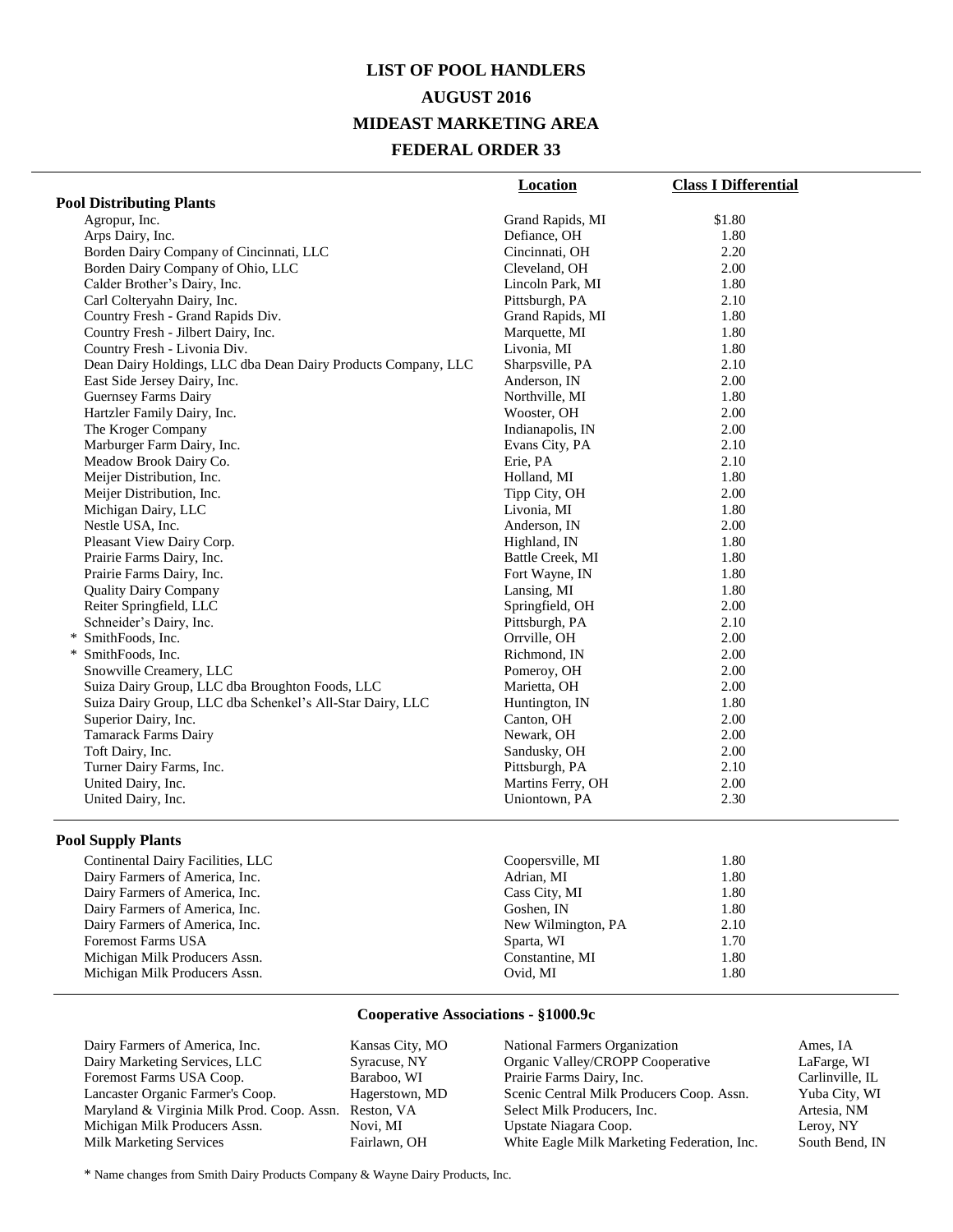# **LIST OF POOL HANDLERS SETEMBER 2016 MIDEAST MARKETING AREA FEDERAL ORDER 33**

|                                                               | <b>Location</b>   | <b>Class I Differential</b> |
|---------------------------------------------------------------|-------------------|-----------------------------|
| <b>Pool Distributing Plants</b>                               |                   |                             |
| Agropur, Inc.                                                 | Grand Rapids, MI  | \$1.80                      |
| Arps Dairy, Inc.                                              | Defiance, OH      | 1.80                        |
| Borden Dairy Company of Cincinnati, LLC                       | Cincinnati, OH    | 2.20                        |
| Borden Dairy Company of Ohio, LLC                             | Cleveland, OH     | 2.00                        |
| C.F. Burger Creamery                                          | Detroit, MI       | 1.80                        |
| Calder Brother's Dairy, Inc.                                  | Lincoln Park, MI  | 1.80                        |
| Carl Colteryahn Dairy, Inc.                                   | Pittsburgh, PA    | 2.10                        |
| Country Fresh - Grand Rapids Div.                             | Grand Rapids, MI  | 1.80                        |
| Country Fresh - Jilbert Dairy, Inc.                           | Marquette, MI     | 1.80                        |
| Country Fresh - Livonia Div.                                  | Livonia, MI       | 1.80                        |
| Dean Dairy Holdings, LLC dba Dean Dairy Products Company, LLC | Sharpsville, PA   | 2.10                        |
| East Side Jersey Dairy, Inc.                                  | Anderson, IN      | 2.00                        |
| Guernsey Farms Dairy                                          | Northville, MI    | 1.80                        |
| Hartzler Family Dairy, Inc.                                   | Wooster, OH       | 2.00                        |
| The Kroger Company                                            | Indianapolis, IN  | 2.00                        |
| Marburger Farm Dairy, Inc.                                    | Evans City, PA    | 2.10                        |
| Meadow Brook Dairy Co.                                        | Erie, PA          | 2.10                        |
| Meijer Distribution, Inc.                                     | Holland, MI       | 1.80                        |
| Meijer Distribution, Inc.                                     | Tipp City, OH     | 2.00                        |
| Michigan Dairy, LLC                                           | Livonia, MI       | 1.80                        |
| Nestle USA, Inc.                                              | Anderson, IN      | 2.00                        |
| Pleasant View Dairy Corp.                                     | Highland, IN      | 1.80                        |
| Prairie Farms Dairy, Inc.                                     | Battle Creek, MI  | 1.80                        |
| Prairie Farms Dairy, Inc.                                     | Fort Wayne, IN    | 1.80                        |
| <b>Quality Dairy Company</b>                                  | Lansing, MI       | 1.80                        |
| Reiter Springfield, LLC                                       | Springfield, OH   | 2.00                        |
| Schneider's Dairy, Inc.                                       | Pittsburgh, PA    | 2.10                        |
| * SmithFoods, Inc.                                            | Orrville, OH      | 2.00                        |
| * SmithFoods, Inc.                                            | Richmond, IN      | 2.00                        |
| Snowville Creamery, LLC                                       | Pomeroy, OH       | 2.00                        |
| Suiza Dairy Group, LLC dba Broughton Foods, LLC               | Marietta, OH      | 2.00                        |
| Suiza Dairy Group, LLC dba Schenkel's All-Star Dairy, LLC     | Huntington, IN    | 1.80                        |
| Superior Dairy, Inc.                                          | Canton, OH        | 2.00                        |
| <b>Tamarack Farms Dairy</b>                                   | Newark, OH        | 2.00                        |
| Toft Dairy, Inc.                                              | Sandusky, OH      | 2.00                        |
| Turner Dairy Farms, Inc.                                      | Pittsburgh, PA    | 2.10                        |
| United Dairy, Inc.                                            | Charleston, WV    | 2.20                        |
| United Dairy, Inc.                                            | Martins Ferry, OH | 2.00                        |
| United Dairy, Inc.                                            | Uniontown, PA     | 2.30                        |
|                                                               |                   |                             |

### **Pool Supply Plants**

| Continental Dairy Facilities, LLC | Coopersville, MI   | 1.80 |
|-----------------------------------|--------------------|------|
| Dairy Farmers of America, Inc.    | Adrian, MI         | 1.80 |
| Dairy Farmers of America, Inc.    | Cass City, MI      | 1.80 |
| Dairy Farmers of America, Inc.    | Goshen, IN         | 1.80 |
| Dairy Farmers of America, Inc.    | New Wilmington, PA | 2.10 |
| <b>Foremost Farms USA</b>         | Sparta, WI         | 1.70 |
| Michigan Milk Producers Assn.     | Constantine, MI    | 1.80 |
| Michigan Milk Producers Assn.     | Ovid, MI           | 1.80 |

## **Cooperative Associations - §1000.9c**

| Dairy Farmers of America, Inc.             | Kansas City, MO | <b>Milk Marketing Services</b>              | Fairlawn, OH    |
|--------------------------------------------|-----------------|---------------------------------------------|-----------------|
| Dairy Marketing Services, LLC              | Syracuse, NY    | National Farmers Organization               | Ames, IA        |
| Foremost Farms USA Coop.                   | Baraboo, WI     | Prairie Farms Dairy, Inc.                   | Carlinville, IL |
| Lancaster Organic Farmer's Coop.           | Hagerstown, MD  | Scenic Central Milk Producers Coop. Assn.   | Yuba City, WI   |
| Lanco-Pennland Quality Milk Prod.          | Hagerstown, MD  | Select Milk Producers, Inc.                 | Artesia, NM     |
| Maryland & Virginia Milk Prod. Coop. Assn. | Reston, VA      | Upstate Niagara Coop.                       | Leroy, NY       |
| Michigan Milk Producers Assn.              | Novi. MI        | White Eagle Milk Marketing Federation, Inc. | South Bend, IN  |
|                                            |                 |                                             |                 |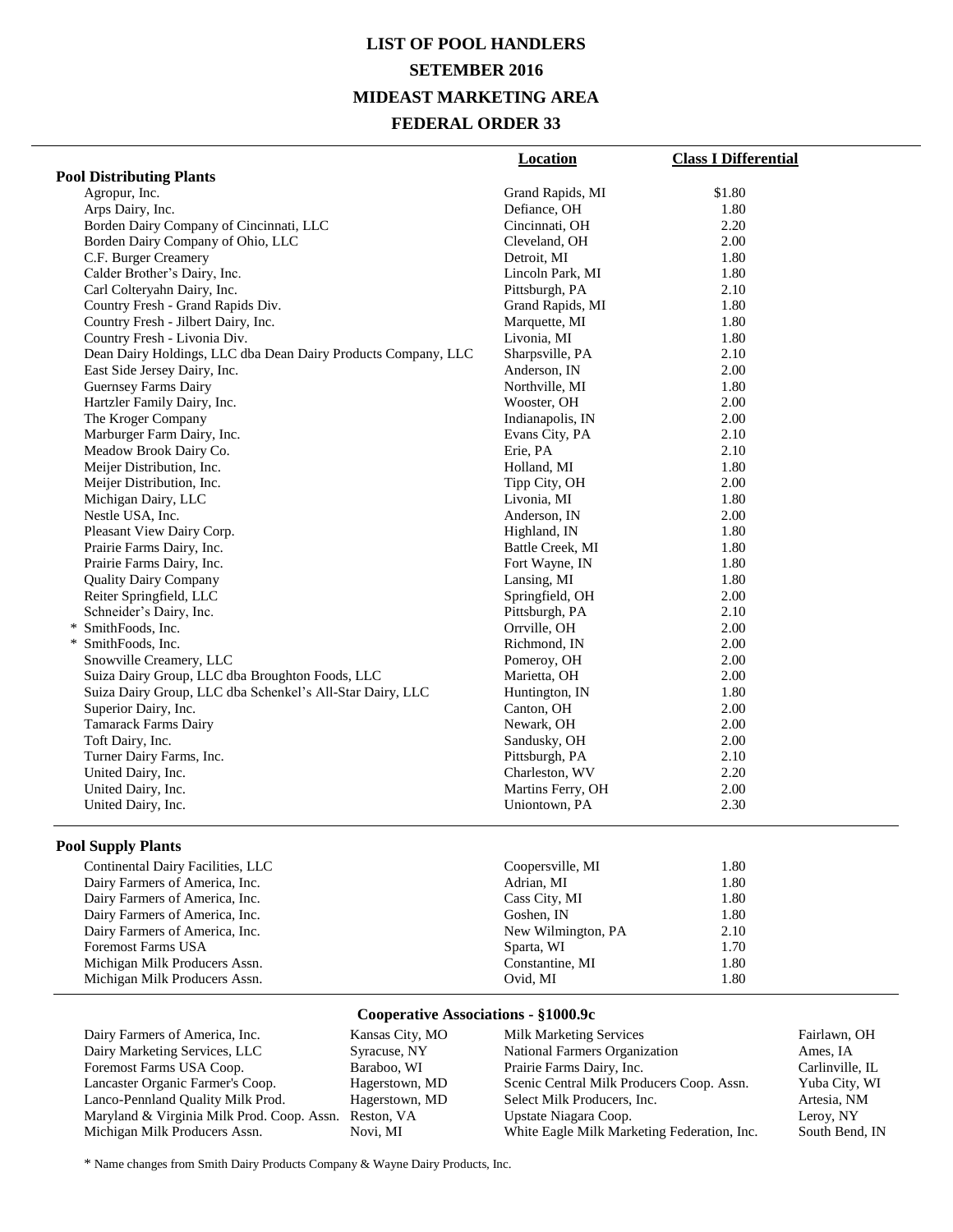# **LIST OF POOL HANDLERS OCTOBER 2016 MIDEAST MARKETING AREA FEDERAL ORDER 33**

| <b>Pool Distributing Plants</b><br>Agropur, Inc.<br>Arps Dairy, Inc.<br>Borden Dairy Company of Cincinnati, LLC<br>Borden Dairy Company of Ohio, LLC<br>C.F. Burger Creamery<br>Detroit, MI<br>Calder Brother's Dairy, Inc.<br>Carl Colteryahn Dairy, Inc.<br>Country Fresh - Grand Rapids Div.<br>Country Fresh - Jilbert Dairy, Inc.<br>Country Fresh - Livonia Div.<br>Dean Dairy Holdings, LLC dba Dean Dairy Products Company, LLC<br>East Side Jersey Dairy, Inc.<br>Guernsey Farms Dairy<br>Hartzler Family Dairy, Inc. | \$1.80<br>Grand Rapids, MI<br>Defiance, OH<br>1.80<br>2.20<br>Cincinnati, OH<br>Cleveland, OH<br>2.00<br>1.80<br>Lincoln Park, MI<br>1.80<br>Pittsburgh, PA<br>2.10<br>Grand Rapids, MI<br>1.80<br>Marquette, MI<br>1.80<br>Livonia, MI<br>1.80<br>Sharpsville, PA<br>2.10<br>Anderson, IN<br>2.00<br>Northville, MI<br>1.80<br>2.00<br>Wooster, OH<br>Indianapolis, IN<br>2.00 |  |
|--------------------------------------------------------------------------------------------------------------------------------------------------------------------------------------------------------------------------------------------------------------------------------------------------------------------------------------------------------------------------------------------------------------------------------------------------------------------------------------------------------------------------------|---------------------------------------------------------------------------------------------------------------------------------------------------------------------------------------------------------------------------------------------------------------------------------------------------------------------------------------------------------------------------------|--|
|                                                                                                                                                                                                                                                                                                                                                                                                                                                                                                                                |                                                                                                                                                                                                                                                                                                                                                                                 |  |
|                                                                                                                                                                                                                                                                                                                                                                                                                                                                                                                                |                                                                                                                                                                                                                                                                                                                                                                                 |  |
|                                                                                                                                                                                                                                                                                                                                                                                                                                                                                                                                |                                                                                                                                                                                                                                                                                                                                                                                 |  |
|                                                                                                                                                                                                                                                                                                                                                                                                                                                                                                                                |                                                                                                                                                                                                                                                                                                                                                                                 |  |
|                                                                                                                                                                                                                                                                                                                                                                                                                                                                                                                                |                                                                                                                                                                                                                                                                                                                                                                                 |  |
|                                                                                                                                                                                                                                                                                                                                                                                                                                                                                                                                |                                                                                                                                                                                                                                                                                                                                                                                 |  |
|                                                                                                                                                                                                                                                                                                                                                                                                                                                                                                                                |                                                                                                                                                                                                                                                                                                                                                                                 |  |
|                                                                                                                                                                                                                                                                                                                                                                                                                                                                                                                                |                                                                                                                                                                                                                                                                                                                                                                                 |  |
|                                                                                                                                                                                                                                                                                                                                                                                                                                                                                                                                |                                                                                                                                                                                                                                                                                                                                                                                 |  |
|                                                                                                                                                                                                                                                                                                                                                                                                                                                                                                                                |                                                                                                                                                                                                                                                                                                                                                                                 |  |
|                                                                                                                                                                                                                                                                                                                                                                                                                                                                                                                                |                                                                                                                                                                                                                                                                                                                                                                                 |  |
|                                                                                                                                                                                                                                                                                                                                                                                                                                                                                                                                |                                                                                                                                                                                                                                                                                                                                                                                 |  |
|                                                                                                                                                                                                                                                                                                                                                                                                                                                                                                                                |                                                                                                                                                                                                                                                                                                                                                                                 |  |
|                                                                                                                                                                                                                                                                                                                                                                                                                                                                                                                                |                                                                                                                                                                                                                                                                                                                                                                                 |  |
|                                                                                                                                                                                                                                                                                                                                                                                                                                                                                                                                |                                                                                                                                                                                                                                                                                                                                                                                 |  |
| The Kroger Company                                                                                                                                                                                                                                                                                                                                                                                                                                                                                                             |                                                                                                                                                                                                                                                                                                                                                                                 |  |
| Marburger Farm Dairy, Inc.                                                                                                                                                                                                                                                                                                                                                                                                                                                                                                     | 2.10<br>Evans City, PA                                                                                                                                                                                                                                                                                                                                                          |  |
| Meadow Brook Dairy Co.<br>Erie, PA                                                                                                                                                                                                                                                                                                                                                                                                                                                                                             | 2.10                                                                                                                                                                                                                                                                                                                                                                            |  |
| Meijer Distribution, Inc.                                                                                                                                                                                                                                                                                                                                                                                                                                                                                                      | 1.80<br>Holland, MI                                                                                                                                                                                                                                                                                                                                                             |  |
| Meijer Distribution, Inc.                                                                                                                                                                                                                                                                                                                                                                                                                                                                                                      | Tipp City, OH<br>2.00                                                                                                                                                                                                                                                                                                                                                           |  |
| Michigan Dairy, LLC                                                                                                                                                                                                                                                                                                                                                                                                                                                                                                            | Livonia, MI<br>1.80                                                                                                                                                                                                                                                                                                                                                             |  |
| Nestle USA, Inc.                                                                                                                                                                                                                                                                                                                                                                                                                                                                                                               | Anderson, IN<br>2.00                                                                                                                                                                                                                                                                                                                                                            |  |
| Pleasant View Dairy Corp.                                                                                                                                                                                                                                                                                                                                                                                                                                                                                                      | Highland, IN<br>1.80                                                                                                                                                                                                                                                                                                                                                            |  |
| Prairie Farms Dairy, Inc.                                                                                                                                                                                                                                                                                                                                                                                                                                                                                                      | Battle Creek, MI<br>1.80                                                                                                                                                                                                                                                                                                                                                        |  |
| Prairie Farms Dairy, Inc.                                                                                                                                                                                                                                                                                                                                                                                                                                                                                                      | Fort Wayne, IN<br>1.80                                                                                                                                                                                                                                                                                                                                                          |  |
| <b>Quality Dairy Company</b>                                                                                                                                                                                                                                                                                                                                                                                                                                                                                                   | Lansing, MI<br>1.80                                                                                                                                                                                                                                                                                                                                                             |  |
| Reiter Springfield, LLC                                                                                                                                                                                                                                                                                                                                                                                                                                                                                                        | Springfield, OH<br>2.00                                                                                                                                                                                                                                                                                                                                                         |  |
| Schneider's Dairy, Inc.                                                                                                                                                                                                                                                                                                                                                                                                                                                                                                        | Pittsburgh, PA<br>2.10                                                                                                                                                                                                                                                                                                                                                          |  |
| * SmithFoods, Inc.                                                                                                                                                                                                                                                                                                                                                                                                                                                                                                             | Orrville, OH<br>2.00                                                                                                                                                                                                                                                                                                                                                            |  |
| * SmithFoods, Inc.                                                                                                                                                                                                                                                                                                                                                                                                                                                                                                             | 2.00<br>Richmond, IN                                                                                                                                                                                                                                                                                                                                                            |  |
| Snowville Creamery, LLC                                                                                                                                                                                                                                                                                                                                                                                                                                                                                                        | 2.00<br>Pomeroy, OH                                                                                                                                                                                                                                                                                                                                                             |  |
| Suiza Dairy Group, LLC dba Broughton Foods, LLC                                                                                                                                                                                                                                                                                                                                                                                                                                                                                | Marietta, OH<br>2.00                                                                                                                                                                                                                                                                                                                                                            |  |
| Suiza Dairy Group, LLC dba Schenkel's All-Star Dairy, LLC                                                                                                                                                                                                                                                                                                                                                                                                                                                                      | 1.80<br>Huntington, IN                                                                                                                                                                                                                                                                                                                                                          |  |
| Superior Dairy, Inc.                                                                                                                                                                                                                                                                                                                                                                                                                                                                                                           | 2.00<br>Canton, OH                                                                                                                                                                                                                                                                                                                                                              |  |
| Tamarack Farms Dairy                                                                                                                                                                                                                                                                                                                                                                                                                                                                                                           | 2.00<br>Newark, OH                                                                                                                                                                                                                                                                                                                                                              |  |
| Toft Dairy, Inc.                                                                                                                                                                                                                                                                                                                                                                                                                                                                                                               | 2.00<br>Sandusky, OH                                                                                                                                                                                                                                                                                                                                                            |  |
| Turner Dairy Farms, Inc.                                                                                                                                                                                                                                                                                                                                                                                                                                                                                                       | 2.10<br>Pittsburgh, PA                                                                                                                                                                                                                                                                                                                                                          |  |
| United Dairy, Inc.                                                                                                                                                                                                                                                                                                                                                                                                                                                                                                             | Charleston, WV<br>2.20                                                                                                                                                                                                                                                                                                                                                          |  |
| United Dairy, Inc.                                                                                                                                                                                                                                                                                                                                                                                                                                                                                                             | Martins Ferry, OH<br>2.00                                                                                                                                                                                                                                                                                                                                                       |  |
| United Dairy, Inc.                                                                                                                                                                                                                                                                                                                                                                                                                                                                                                             | 2.30<br>Uniontown, PA                                                                                                                                                                                                                                                                                                                                                           |  |

#### **Pool Supply Plants**

| Continental Dairy Facilities, LLC | Coopersville, MI   | 1.80 |
|-----------------------------------|--------------------|------|
| Dairy Farmers of America, Inc.    | Adrian, MI         | 1.80 |
| Dairy Farmers of America, Inc.    | Cass City, MI      | 1.80 |
| Dairy Farmers of America, Inc.    | Goshen, IN         | 1.80 |
| Dairy Farmers of America, Inc.    | New Wilmington, PA | 2.10 |
| <b>Foremost Farms USA</b>         | Sparta, WI         | 1.70 |
| Michigan Milk Producers Assn.     | Constantine, MI    | 1.80 |
| Michigan Milk Producers Assn.     | Ovid, MI           | 1.80 |

## **Cooperative Associations - §1000.9c**

| Dairy Farmers of America, Inc.             | Kansas City, MO | <b>Milk Marketing Services</b>              | Fairlawn, OH    |
|--------------------------------------------|-----------------|---------------------------------------------|-----------------|
| Dairy Marketing Services, LLC              | Syracuse, NY    | National Farmers Organization               | Ames, IA        |
| Foremost Farms USA Coop.                   | Baraboo, WI     | Prairie Farms Dairy, Inc.                   | Carlinville, IL |
| Lancaster Organic Farmer's Coop.           | Hagerstown, MD  | Scenic Central Milk Producers Coop. Assn.   | Yuba City, WI   |
| Lanco-Pennland Quality Milk Prod.          | Hagerstown, MD  | Select Milk Producers, Inc.                 | Artesia, NM     |
| Maryland & Virginia Milk Prod. Coop. Assn. | Reston, VA      | Upstate Niagara Coop.                       | Leroy, NY       |
| Michigan Milk Producers Assn.              | Novi. MI        | White Eagle Milk Marketing Federation, Inc. | South Bend, IN  |
|                                            |                 |                                             |                 |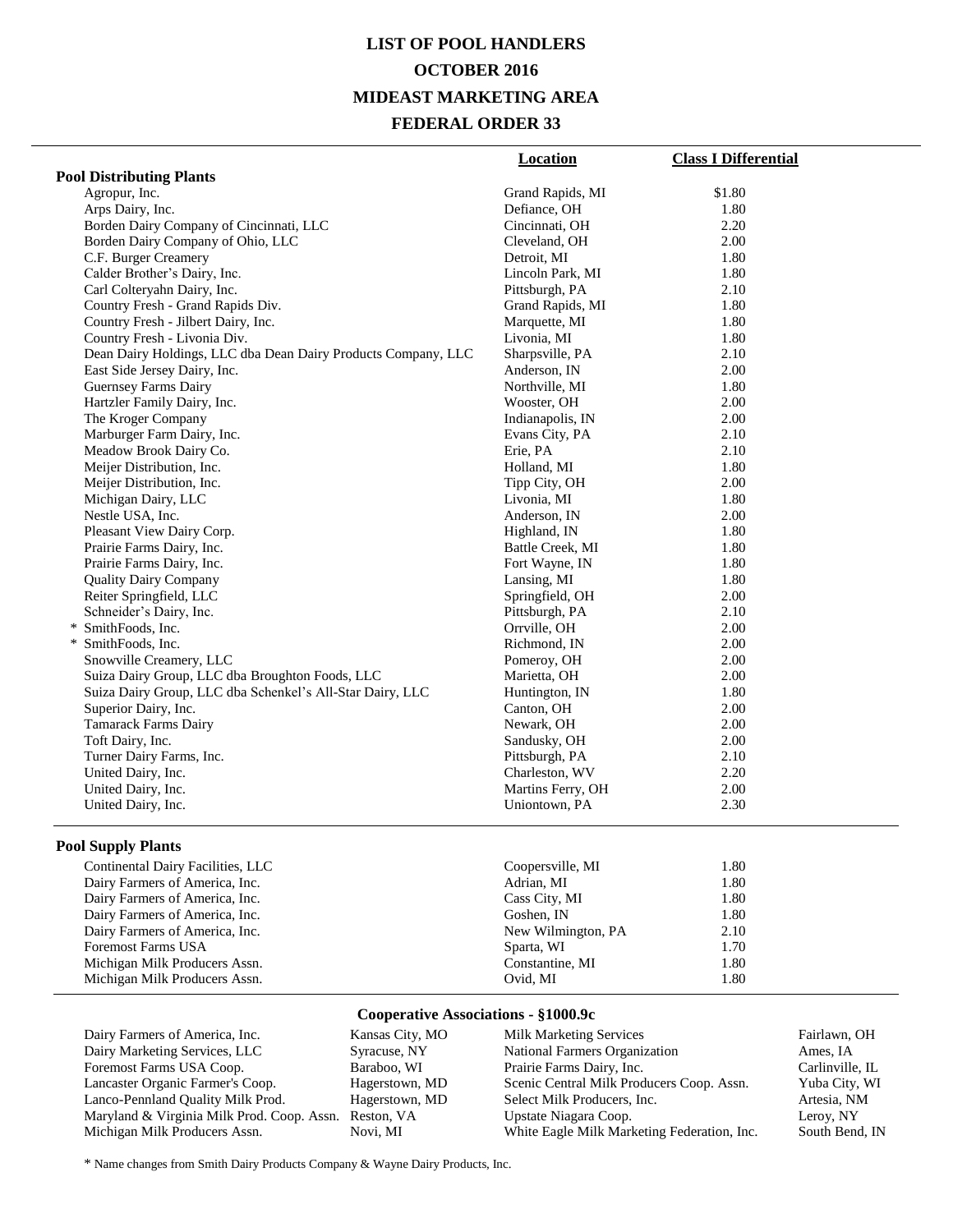# **LIST OF POOL HANDLERS NOVEMBER 2016 MIDEAST MARKETING AREA FEDERAL ORDER 33**

|                                                               | Location          | <b>Class I Differential</b> |
|---------------------------------------------------------------|-------------------|-----------------------------|
| <b>Pool Distributing Plants</b>                               |                   |                             |
| Agropur, Inc.                                                 | Grand Rapids, MI  | \$1.80                      |
| Arps Dairy, Inc.                                              | Defiance, OH      | 1.80                        |
| Borden Dairy Company of Cincinnati, LLC                       | Cincinnati, OH    | 2.20                        |
| Borden Dairy Company of Ohio, LLC                             | Cleveland, OH     | 2.00                        |
| C.F. Burger Creamery                                          | Detroit, MI       | 1.80                        |
| Calder Brother's Dairy, Inc.                                  | Lincoln Park, MI  | 1.80                        |
| Carl Colteryahn Dairy, Inc.                                   | Pittsburgh, PA    | 2.10                        |
| Country Fresh - Grand Rapids Div.                             | Grand Rapids, MI  | 1.80                        |
| Country Fresh - Jilbert Dairy, Inc.                           | Marquette, MI     | 1.80                        |
| Country Fresh - Livonia Div.                                  | Livonia, MI       | 1.80                        |
| Dean Dairy Holdings, LLC dba Dean Dairy Products Company, LLC | Sharpsville, PA   | 2.10                        |
| East Side Jersey Dairy, Inc.                                  | Anderson, IN      | 2.00                        |
| Guernsey Farms Dairy                                          | Northville, MI    | 1.80                        |
| Hartzler Family Dairy, Inc.                                   | Wooster, OH       | 2.00                        |
| The Kroger Company                                            | Indianapolis, IN  | 2.00                        |
| Marburger Farm Dairy, Inc.                                    | Evans City, PA    | 2.10                        |
| Meadow Brook Dairy Co.                                        | Erie, PA          | 2.10                        |
| Meijer Distribution, Inc.                                     | Holland, MI       | 1.80                        |
| Meijer Distribution, Inc.                                     | Tipp City, OH     | 2.00                        |
| Michigan Dairy, LLC                                           | Livonia, MI       | 1.80                        |
| Nestle USA, Inc.                                              | Anderson, IN      | 2.00                        |
| Pleasant View Dairy Corp.                                     | Highland, IN      | 1.80                        |
| Prairie Farms Dairy, Inc.                                     | Battle Creek, MI  | 1.80                        |
| Prairie Farms Dairy, Inc.                                     | Fort Wayne, IN    | 1.80                        |
| <b>Quality Dairy Company</b>                                  | Lansing, MI       | 1.80                        |
| Reiter Springfield, LLC                                       | Springfield, OH   | 2.00                        |
| Schneider's Dairy, Inc.                                       | Pittsburgh, PA    | 2.10                        |
| * SmithFoods, Inc.                                            | Orrville, OH      | 2.00                        |
| SmithFoods, Inc.<br>$\ast$                                    | Richmond, IN      | 2.00                        |
| Snowville Creamery, LLC                                       | Pomeroy, OH       | 2.00                        |
| Suiza Dairy Group, LLC dba Broughton Foods, LLC               | Marietta, OH      | 2.00                        |
| Suiza Dairy Group, LLC dba Schenkel's All-Star Dairy, LLC     | Huntington, IN    | 1.80                        |
| Superior Dairy, Inc.                                          | Canton, OH        | 2.00                        |
| <b>Tamarack Farms Dairy</b>                                   | Newark, OH        | 2.00                        |
| Toft Dairy, Inc.                                              | Sandusky, OH      | 2.00                        |
| Turner Dairy Farms, Inc.                                      | Pittsburgh, PA    | 2.10                        |
| United Dairy, Inc.                                            | Charleston, WV    | 2.20                        |
| United Dairy, Inc.                                            | Martins Ferry, OH | 2.00                        |
| United Dairy, Inc.                                            | Uniontown, PA     | 2.30                        |
| $D_{2}$ . $D_{3}$ . $D_{4}$ . $D_{5}$ . $D_{6}$               |                   |                             |

### **Pool Supply Plants**

| Continental Dairy Facilities, LLC | Coopersville, MI   | 1.80 |
|-----------------------------------|--------------------|------|
| Dairy Farmers of America, Inc.    | Adrian, MI         | 1.80 |
| Dairy Farmers of America, Inc.    | Cass City, MI      | 1.80 |
| Dairy Farmers of America, Inc.    | Goshen, IN         | 1.80 |
| Dairy Farmers of America, Inc.    | New Wilmington, PA | 2.10 |
| Foremost Farms USA                | Sparta, WI         | 1.70 |
| Michigan Milk Producers Assn.     | Constantine, MI    | 1.80 |
| Michigan Milk Producers Assn.     | Ovid, MI           | 1.80 |

## **Cooperative Associations - §1000.9c**

| Dairy Farmers of America, Inc.             | Kansas City, MO | National Farmers Organization               | Ames. IA        |
|--------------------------------------------|-----------------|---------------------------------------------|-----------------|
| Dairy Marketing Services, LLC              | Syracuse, NY    | Organic Valley / CROPP Cooperative          | LaFarge, WI     |
| Foremost Farms USA Coop.                   | Baraboo, WI     | Prairie Farms Dairy, Inc.                   | Carlinville, IL |
| Lancaster Organic Farmer's Coop.           | Hagerstown, MD  | Scenic Central Milk Producers Coop. Assn.   | Yuba City, WI   |
| Lanco-Pennland Quality Milk Prod.          | Hagerstown, MD  | Select Milk Producers, Inc.                 | Artesia, NM     |
| Maryland & Virginia Milk Prod. Coop. Assn. | Reston, VA      | Upstate Niagara Coop.                       | Leroy, NY       |
| Michigan Milk Producers Assn.              | Novi. MI        | White Eagle Milk Marketing Federation, Inc. | South Bend, IN  |
| <b>Milk Marketing Services</b>             | Fairlawn, OH    |                                             |                 |